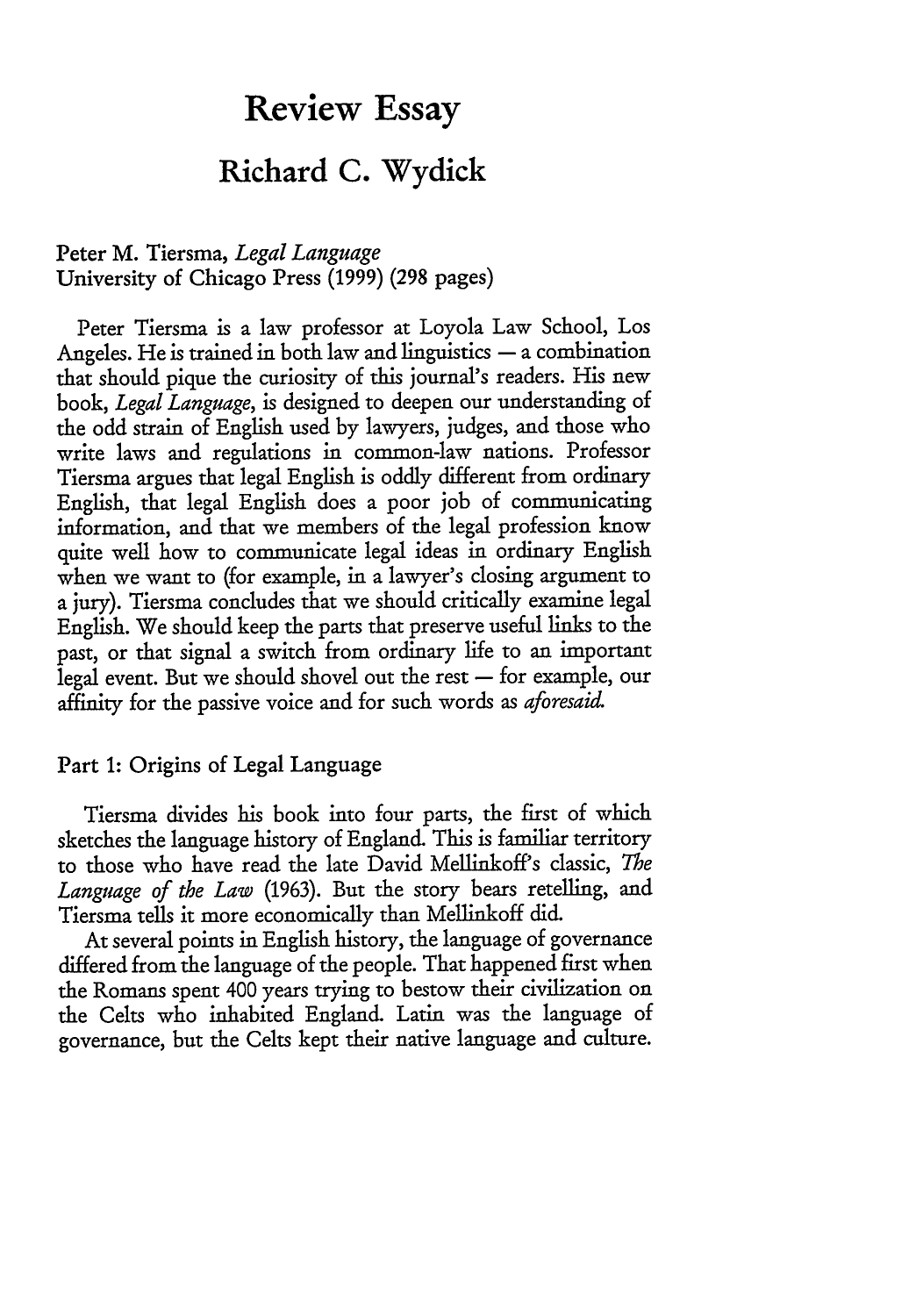When the Romans gave up and went home in the fifth century, tribes from the north and from the continent invaded England and pushed the Celts to the far west. The popular language became Anglo-Saxon, also called Old English. Latin eventually returned, but this time it was brought by Roman Catholic missionaries rather than by soldiers. In time, Latin became not just the language of worship, but also the language of literature and learning. Later, Viking invasions influenced both English law and the language in which it was expressed.

In 1066, the Norman French invaded England. William the Conqueror became the King, the invaders became the governors, and the language of governance became Norman French. The language of the people remained Old English. During the first two centuries of Norman French rule, formal legal documents were more likely to be written in Latin than in French because the best educated people were the Norman clerics, who kept strong ties with Rome and who were accustomed to writing in Latin. By the early 1300s, however, French became the standard for the written laws that governed England. Gradually, reports of court decisions and commentary about the law came to be written in a variant of French called Law French. Ordinary French speakers could not understand Law French, but young barristers absorbed it as part of their training at the Inns of Court in London. Latin remained the accepted language for some kinds of legal documents, such as writs (written directives issued in the name of the monarch). As the centuries passed, the Norman French invaders melded into the general population, and French eventually died out as a living language in England. Lawyers, however, went on using some Latin and some Law French. Many words lawyers use today are from Law French - for example, arrest, agreement, plaintiff, defendant, *jury, and justice.*

Starting with the Puritan revolution in 1650, Latin and Law French began to wither as the language of the law. By 1704, the reports of court decisions were all written in English. Tiersma explains that these reports made possible the idea of judicial precedent, a major difference between our common-law system and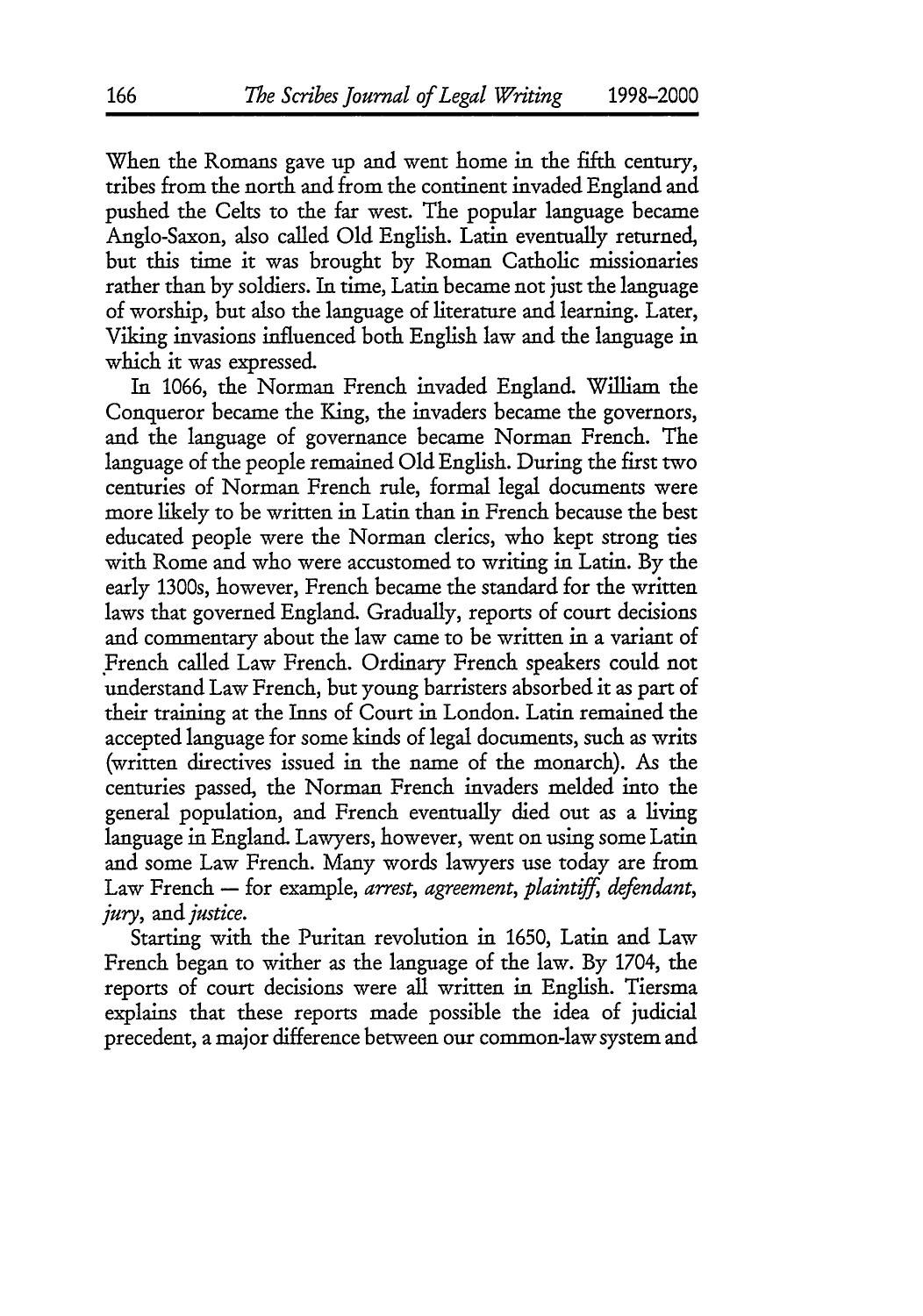the civil-law system used in much of the rest of the world. In the common-law system, decisions in earlier, similar cases become a body of law that governs the resolution of the case at hand.

Tiersma goes on to explain how writing came to be paramount **in** our legal system, with land transactions offering a good example. During the first thousand years of English history, land transactions were accomplished by a physical and oral ceremony carried out by the parties to the transaction, commonly while standing on the land in question. Toward the end of that period, priests started recording land transactions, but the writing was done purely as an aid to memory of the physical and oral transaction. (A modern analogy is a wedding. The big event is the ceremony at which the partners orally exchange vows and are joined, the marriage certificate is only a dry record of the ceremony.) During the 1500s and 1600s, however, the English developed legal doctrines that made the written record of a land transaction all-important and made the physical and oral ceremony superfluous. The dominance of writing spread quickly to legislation and to private legal documents, such as wills and contracts. Tiersma argues that writing serves the law well because a written record provides stability and predictability, both of which are vital in law. Permanence does, however, have a downside: it preserves old verbiage after circumstances and ordinary usage have changed.

Part **1** closes by noting how the language history of one small, rainy island has affected other places around the world. The British Empire brought the English language and the common-law system to many other lands. For better or worse, legal English came along. Thus, the same peculiar legal expression that puzzles a lawyer in Denver could easily be puzzling a lawyer in Singapore or Calcutta, in Sydney or Vancouver, or in Hamilton or Johannesburg.

#### Part *2:* Nature of Legal Language

In Part 2, Tiersma catalogues the oddities of legal English. Lawyers spell and pronounce some words strangely. Lawyers are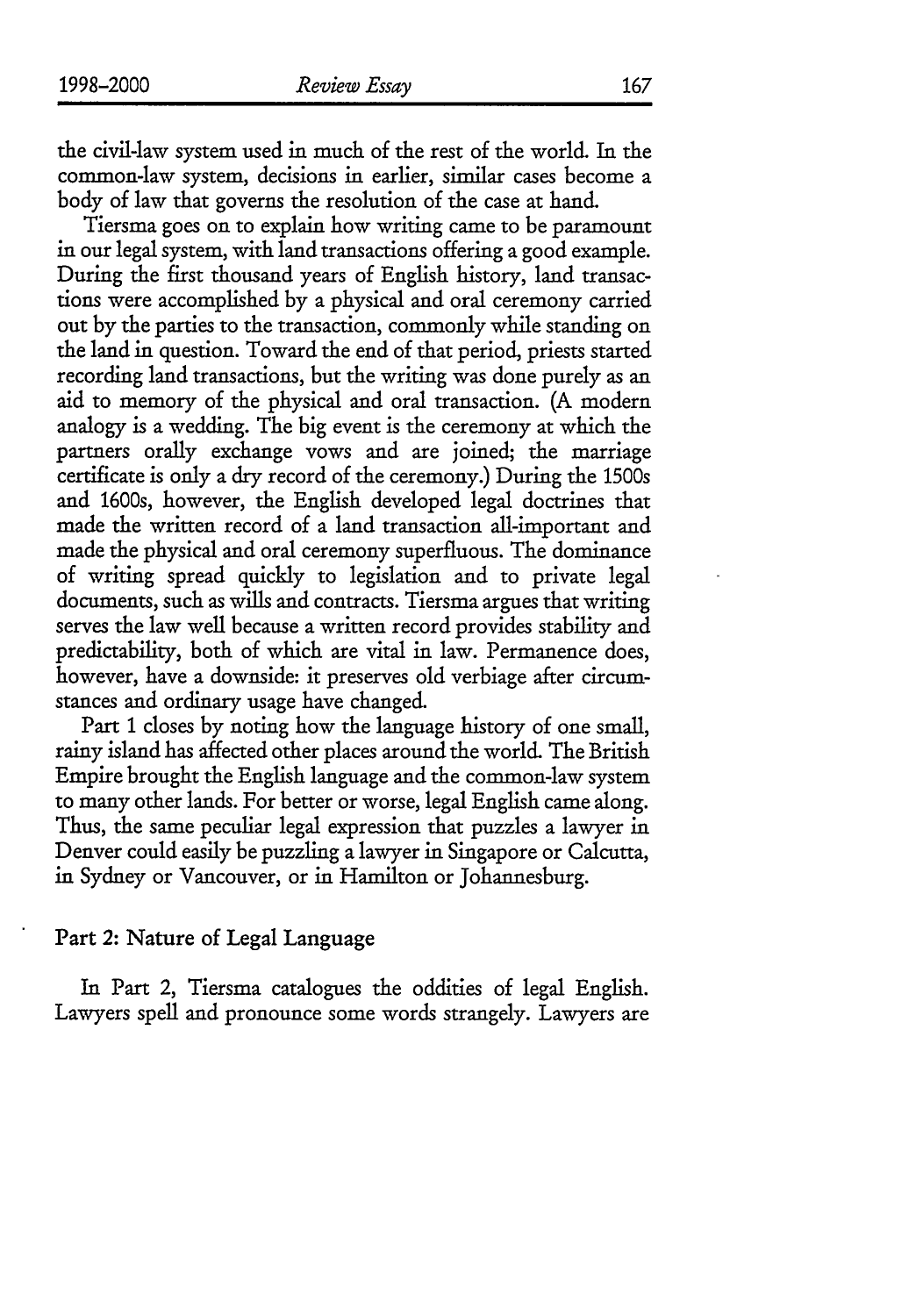addicted to long, long sentences. Lawyers are quick to add new clauses to cover new problems, but they are slow to delete old clauses that deal with bygone problems. Lawyers relish clusters of three or four words to do what one word could accomplish. Lawyers often use pairs of near-synonyms — often one from Old English and a counterpart from Norman French  $-$  to express a single meaning. Lawyers are fond of multiple negatives, sometimes stringing four or five negatives together in a single sentence. Lawyers tend to write impersonally, in the third person, avoiding the intimacy of the first and second persons. Similarly, lawyers overuse the passive voice, especially the truncated passive, in which the subject of the sentence is acted upon and the identity of the actor is hidden. (Instead of "Ben flew a kite," a lawyer would write, "A kite was flown.")

One reason for the oddities of legal English, Tiersma says, is  $\text{paradoxically}$  - the lawyer's quest for precision. For example, lawyers often shy away from pronouns, preferring to repeat the noun rather than risk ambiguity. That makes sense if there is more than one possible referent, but lawyers do it even when there is not. Another example is the common cluster of definitions in statutes stating that the masculine includes the feminine, the singular includes the plural, and the present tense includes the past and future tenses. Those definitions are intended to produce precision without wordiness, but they can produce foolishness instead, as when the employee entitled to pregnancy leave is called "he."

Legal English includes many words that are not in the ordinary English lexicon (like *res and corporeal hereditament)* and many ordinary words that have unusual meanings when used in a legal context (like *complaint and fixture).* Some legal terms are unknown to the ordinary reader simply because they are fossils. For example, in drafting contracts, some present-day lawyers end the introduction with *Witnesseth,* sometimes printed on its own line in big black letters. In truth, contracts work just as well without *Witnesseth,* and enlightened drafters just leave it out. In his lexicon chapter, Tiersma explores dozens of other examples of outmoded legal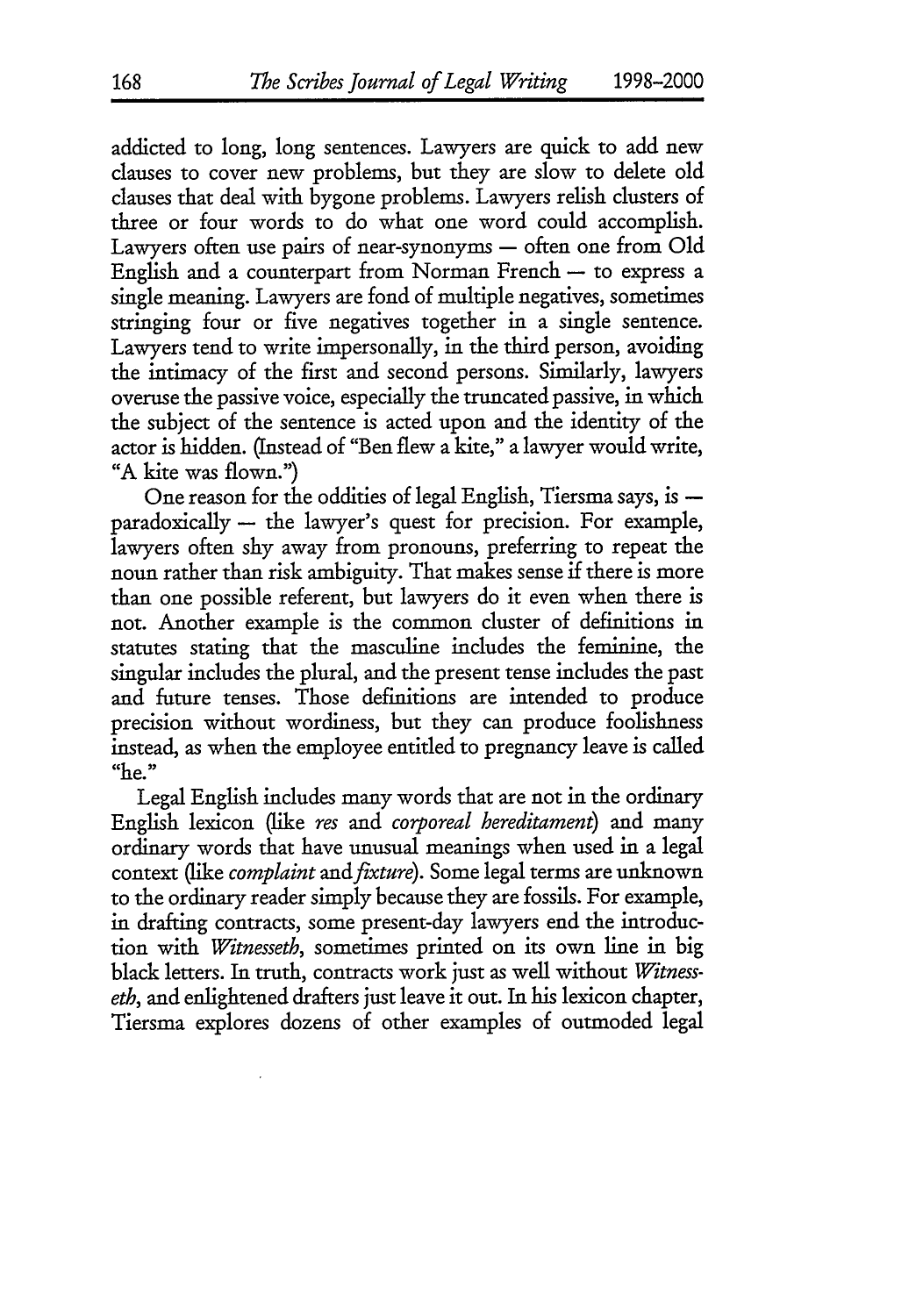169

terminology, and he evaluates several reasons lawyers offer for not tossing out the relics.

One of the best chapters in the book is devoted to the interpretation and meaning of legal English. Tiersma begins by explaining different types of definitions, and he explains the relationships among meaning, sense, and reference. Next, he discusses the ways that interpretation of legal language differs from interpretation of ordinary language, explaining "word meaning," "sentence meaning," and "speaker's meaning." In interpreting ordinary language, we look beyond the facial meaning of the words and sentences. We search for the speaker's meaning, to find out what the speaker wanted to tell us. Word and sentence meaning are only starting points. To discover the speaker's meaning, we must decide whether the speaker is using irony, sarcasm, imagery, overstatement, understatement, implication, or any similar device to convey a meaning other than the one that appears on the surface of the words and sentences (for example, "Lovely weather!" spoken through driving sleet).

Interpreting legal language is a different game. The law has rules, such as the "plain meaning" rule (if a document seems plain on its face, we cannot look beyond the document itself to find out what it means) and the parol-evidence rule (if the parties to a contract put their whole agreement in writing, we cannot look beyond the writing for terms that add to, vary, or contradict the writing). Rules of this kind force us to concentrate on word and sentence meaning and not to search for utterance or speaker's meaning. In theory, these rules of legal interpretation apply when judges interpret statutes. During most of the 20th century, however, American judges became willing to examine the "legislative history" of statutes to find out what the legislators thought they were doing. Recently, though, Justice Scalia has led some of the other United States Supreme Court justices back to "textualism," in which word and sentence meanings control. Only when those meanings are ambiguous, Justice Scalia says, can one look elsewhere to discover what the legislature intended.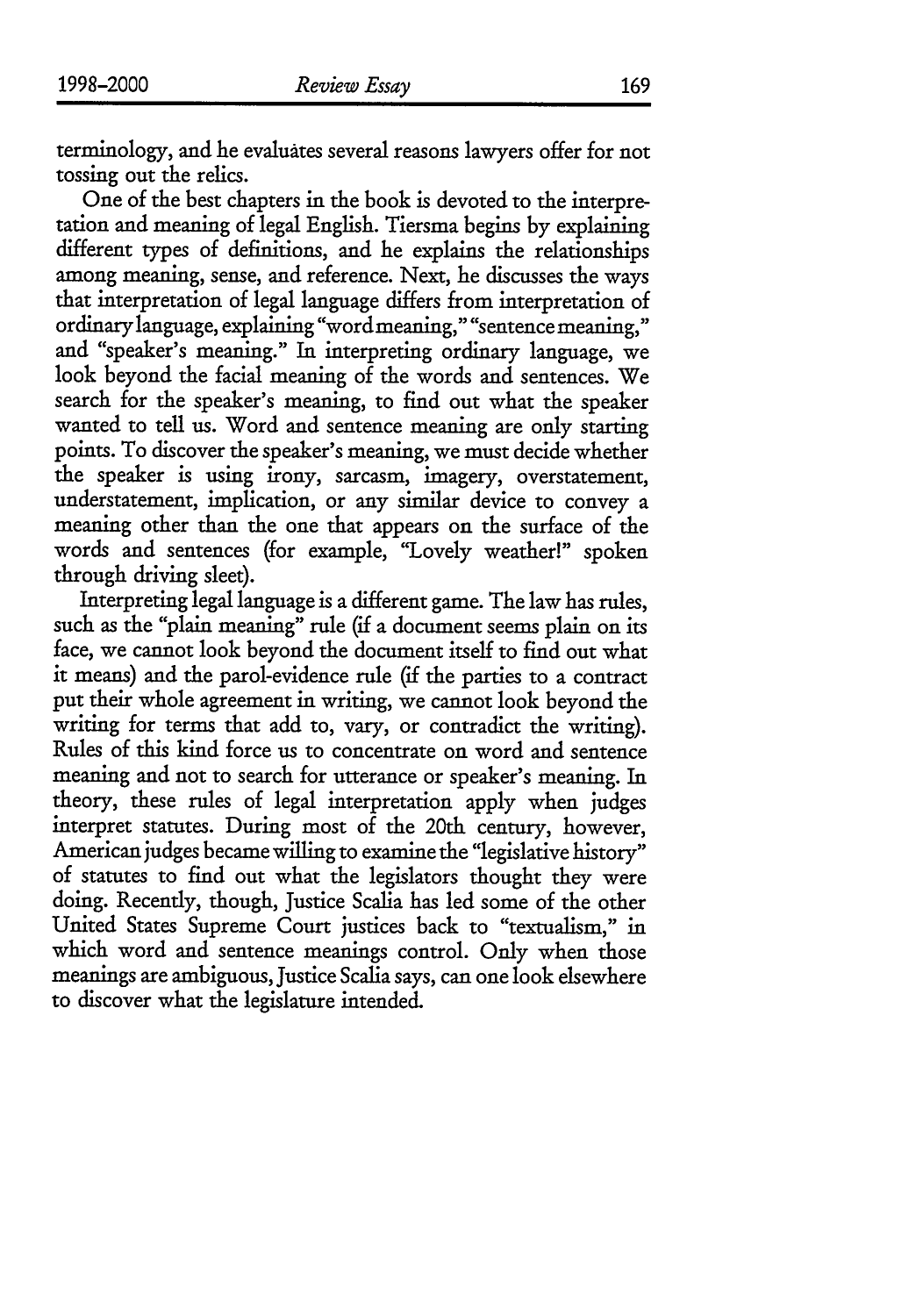Tiersma explains why Justice Scalia's approach cannot be dismissed. When two speakers talk face-to-face, they get many clues to meaning from tone of voice, appearance, gestures, and the like. Further, they often share common knowledge of the surroundings and context of their discourse. The writers of statutes have few face-to-face links with their readers. Limited time, limited resources, and other constraints prevent them from having much shared knowledge of surroundings and context. Further, statutes frequently have many authors, and different legislators sometimes have different intents that find expression in the same statutory words. How can we decide which legislator's intent should govern? If a statute is not ambiguous on its face, can't we assume that its authors intended it to mean just what its words and sentences mean? Can't we assume that statutes are straightforward and do not employ literary devices such as irony, humor, sarcasm, and figurative speech? So viewed, Justice Scalia's approach obviously has merit.

Tiersma also observes that lawyers use more legal English when they write than when they speak. A general practitioner might deliver a jury summation in the morning, using the same colloquial English that the jurors would use in addressing their neighbors. But that afternoon, the same lawyer might return to the office and draft a mortgage using phrases and word patterns that have not been in ordinary use since the seventeenth century. A lawyer's choice of language depends partly on the nature of the task. In "persuasive" writing, such as a brief to a court, a lawyer would probably use a formal writing style, but mostly ordinary English. In "expository" writing (for example, a memo of fact or law prepared for another lawyer in the firm), a lawyer would probably be less formal and would freely use technical legal expressions, but not heavy legal jargon or complex syntax. When writing an "operative" legal document (which Tiersma defines as one that changes the legal relationships between people, such as a contract, a will, or a trust agreement), a lawyer would be more inclined to use an antiquated structure, complex syntax, archaic terms, and other features that set legal English apart from ordinary English.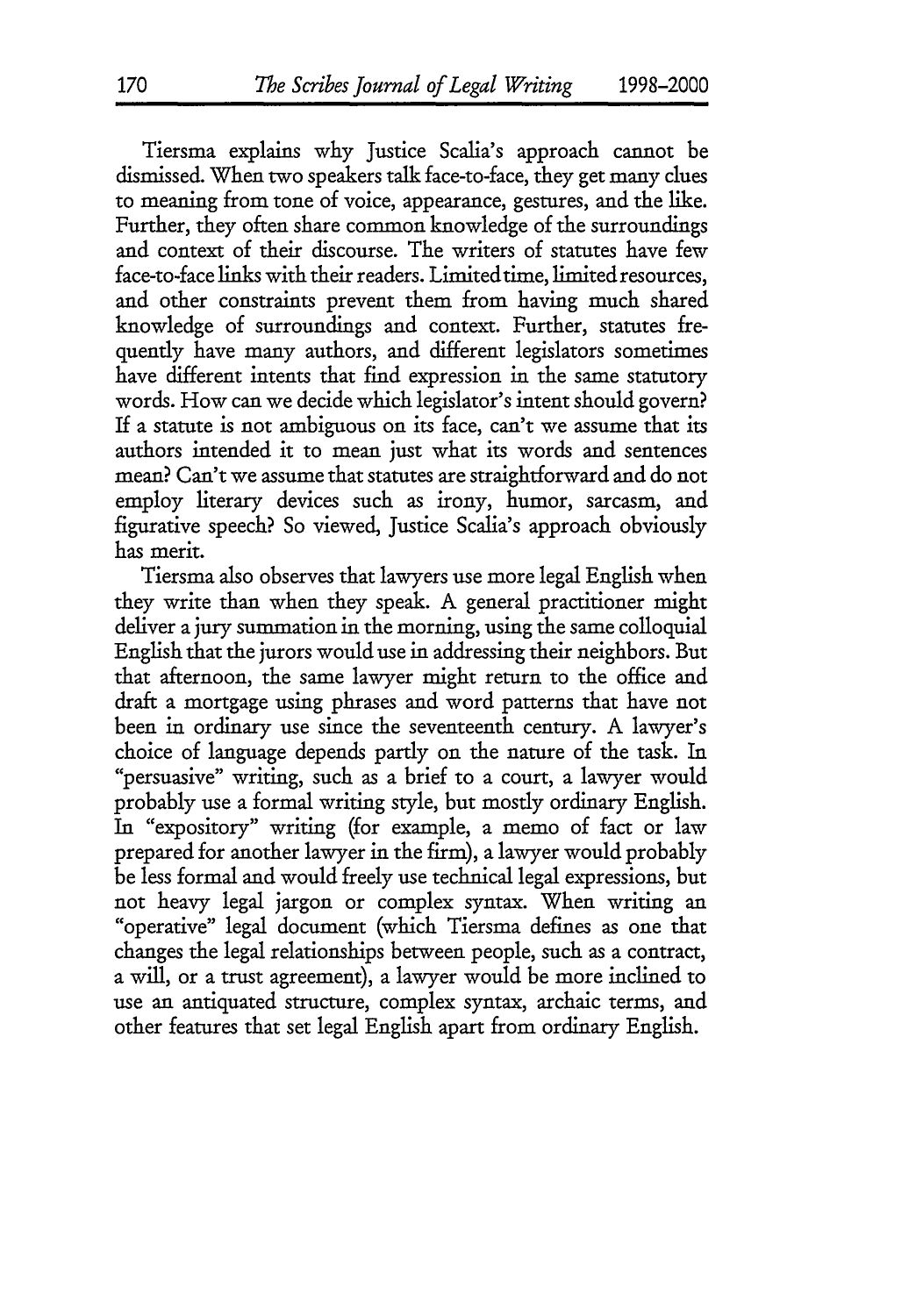Tiersma ends Part 2 by concluding that legal English is not "jargon" (which refers mostly to odd vocabulary), nor is it an "argot" (which is a code designed to exclude outsiders), a "dialect" (which suggests geographic diversity), or a "style" (a vague term that usually refers to habits of construction rather than a distinct vocabulary). Rather, legal English is a "sublanguage," meaning a language used in a body of texts on a limited subject, whose authors share a common vocabulary and common habits of word usage. Calling it a sublanguage suggests that legal English differs from ordinary English not just in vocabulary, but also in morphology (structure of words), syntax (structure of sentences and parts of sentences), semantics (meaning of words, phrases, and sentences), and other linguistic features.

#### Part **3:** Legal Language in the Courtroom

Part 3 of Tiersma's book is an intriguing collection of insights about the use of language in various phases of litigation  $-$  in drafting pleadings, in taking testimony, in arguing to a jury, and in writing jury instructions. For example, a trial begins with formalities that set it apart from ordinary life and that emphasize the seriousness of the event and the court's power and dignity. Some of these formalities are verbal, such as the traditional call to order that begins, even today, with the Law French equivalent of "hear ye":

*Oyez!* Oyez! *Oyez!* All persons having business before the Honorable, the Supreme Court of the United States, are admonished to draw near and give their attention, for the Court is now sitting. God save the United States and this Honorable Court!

Other formalities include the distinctive costume of the judge (and in some nations the lawyers as well), the central position and elevation of the judge's bench, and the insignia of authority (such as flags and the judge's gavel).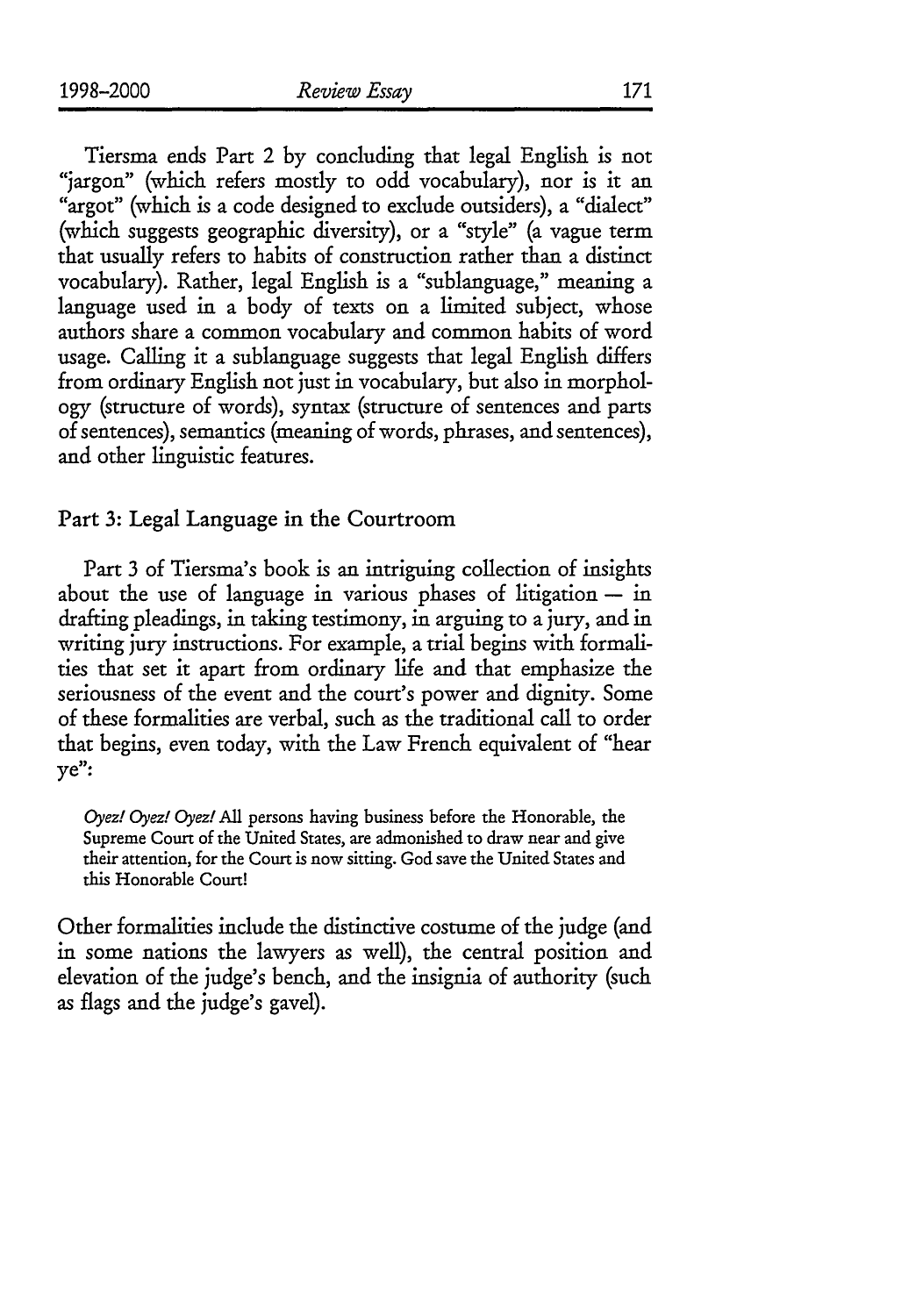Trial lawyers will enjoy Tiersma's explanation of "code-switching," a linguistics term that applies to people who can speak more than one language or more than one variety of a language, and who switch from one to the other depending on the situation. For instance, San Francisco Mayor Willie Brown is an African-American lawyer who ordinarily speaks elegant standard English, but he can switch seamlessly to Black English when the occasion calls for it. Lawyers in the courtroom code-switch, often quite unconsciously. A lawyer who rises to make a hearsay objection is addressing primarily the judge and incidentally opposing counsel, so she can use legal jargon that is gibberish to a lay audience:

Your Honor, the answer to that question would be material only if it's offered to prove the truth of the matter asserted, and nothing in either 803 or 804 would let it in. It's inadmissible hearsay, Your Honor.

A few minutes later, the same lawyer will switch to standard English when questioning an intelligent layperson who saw the auto crash. Then, in dosing argument to the jury, the lawyer may switch to a folksy, down-home variety of English without a trace of legal mumbo-jumbo. This final switch is important to one of Tiersma's main themes: lawyers can express even complicated legal ideas in easy-to-understand English when they need to.

After the lawyers make their arguments to the jury, the judge instructs the jury about the applicable law. Most of the time, the jury instructions come straight from a book of standard instructions, prepared by a drafting committee of judges and lawyers. During the past 20 years, federal-court drafting committees have vastly improved the standard jury instructions used in the federal courts. Sadly, many state courts still use antiquated jury instructions that are written to be legally accurate but not to communicate effectively. As an example, Tiersma quotes the jury instruction on "discrepancies in testimony" given in O.J. Simpson's murder case:

Discrepancies in a witness' testimony, or between his or her testimony and that of others, if there were any, do not necessarily mean that the witness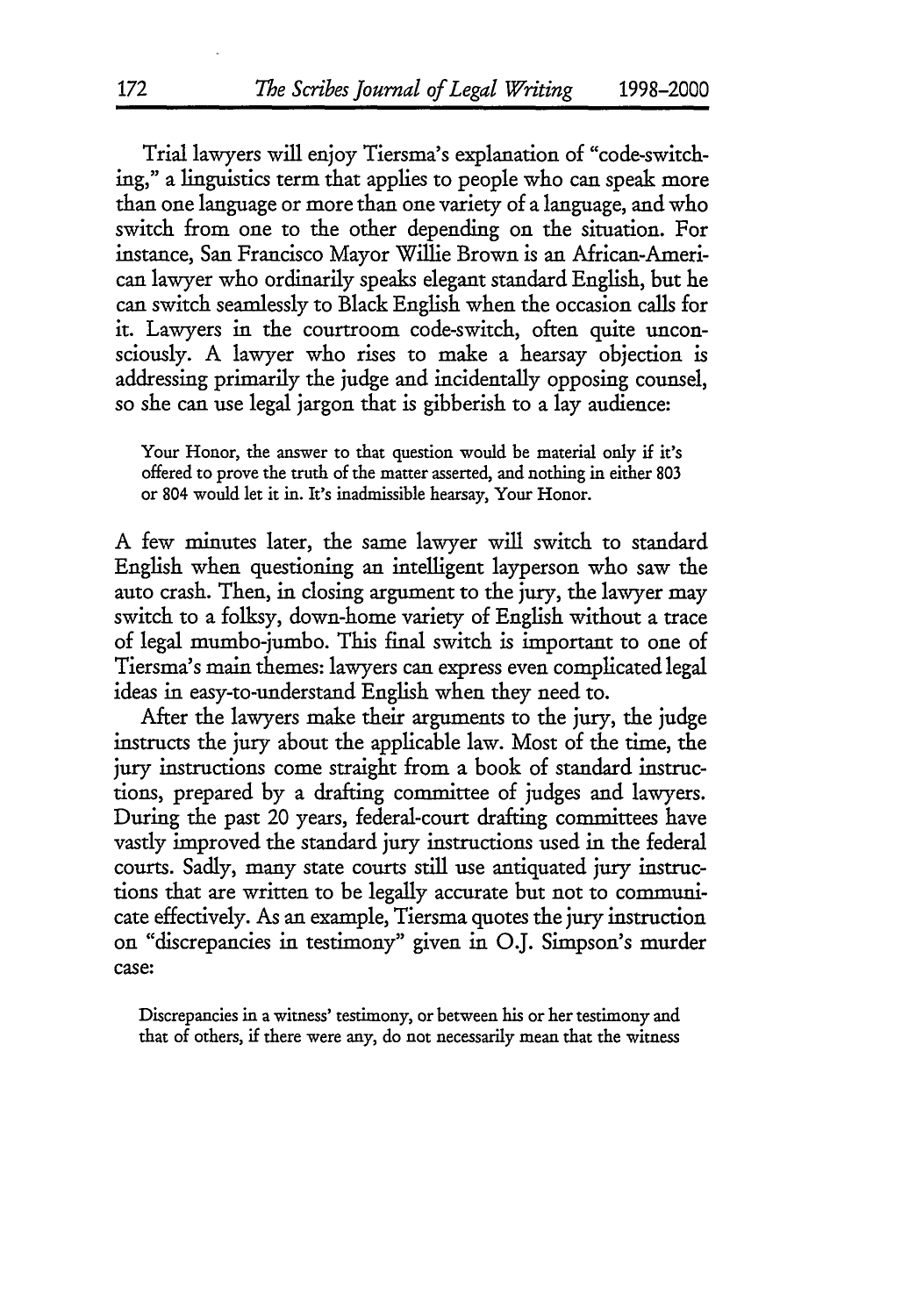should be discredited. Failure of recollection is a common experience and innocent misrecollection is not uncommon. It is also a fact that two persons witnessing an incident or transaction often will see or hear it differently. Whether a discrepancy pertains to a fact of importance or only to a trivial detail should be considered in weighing its significance.<sup>1</sup>

That jury instruction does not concern a complicated legal doctrine **-** it concerns some obvious points about human nature. What gives it the smell of musty law books? For one thing, the vocabulary is too fancy for oral delivery to an average jury. For another, the instruction is not aimed at the jury  $-$  it is aimed at some distant galaxy. The judge is talking to 12 human beings; why not address them personally, calling them "you," as in, "You may be tempted to disbelieve a witness because he contradicted himself while testifying, but..."? Moreover, the jury instruction suffers from the legal profession's futile quest for precision. For example: "It is also a fact that two persons witnessing an incident or transaction often will see or hear it differently." That sentence would be shorter and clearer if it said: "People who witness an incident often remember it differently."

### Part 4: Reform of Legal Language

Jury instructions are only one place where legal English needs reform. Tiersma's Part 4 brings the book to a close with chapters devoted to reform of jury instructions, the history of the plain-English movement, and specific features of legal English that need to be changed. He sees two paths toward reform. First, one could try to clean up legal English, bringing it as close as possible to ordinary English. Second, one might preserve legal English for communications among people who can understand it, but translate it into ordinary English in documents that the public needs to read

For a new and better version, see CALJIC 2.21.1 (2000). For an even better revision, see Robert P. Charrow & Veda R. Charrow, *Making Legal Language Understandable: A Psycholinguistic Study of Jury Instructions,* 79 COLUM. *LJ.* 1306, 1345-46 (1979).